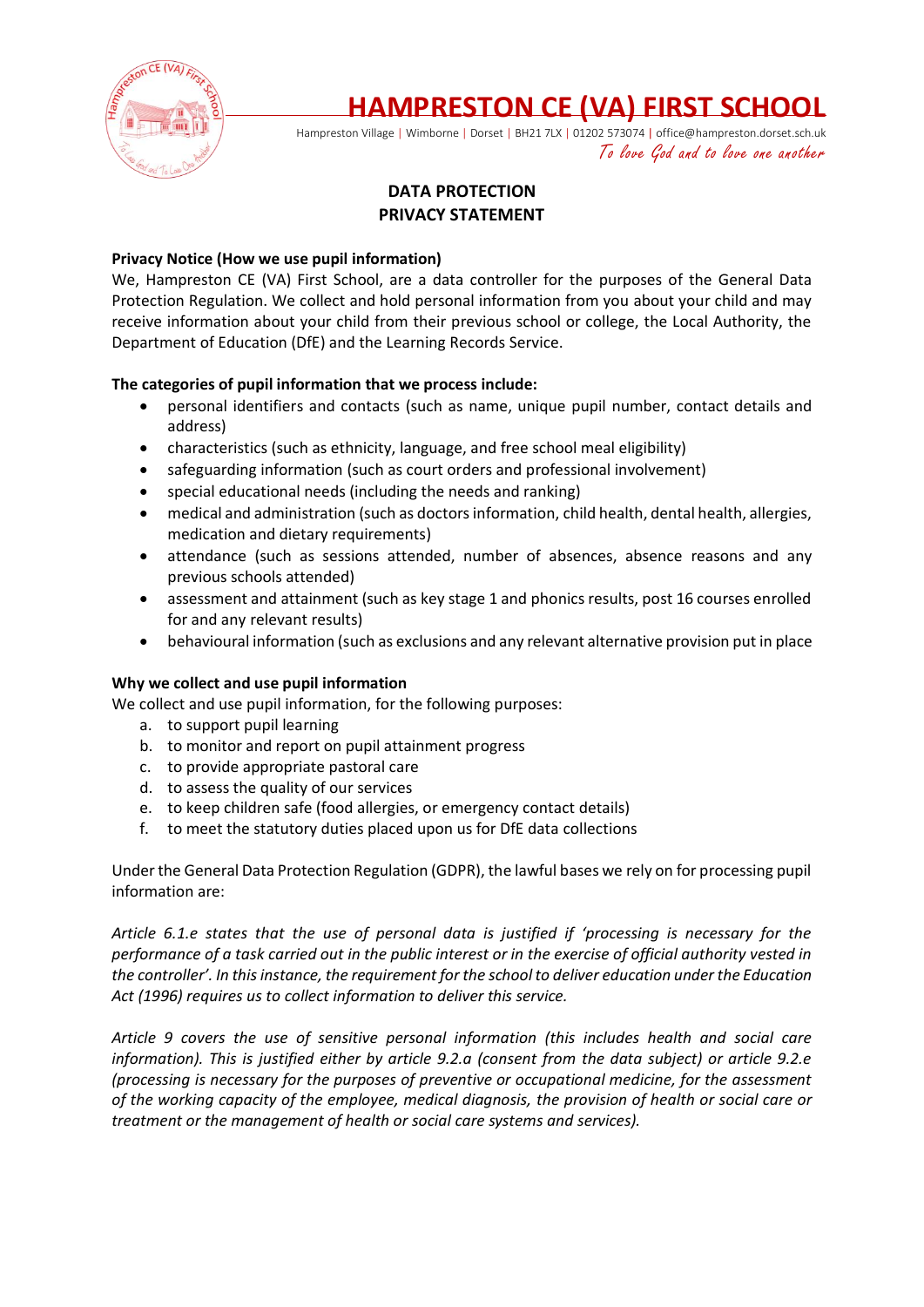#### **How we collect pupil information**

We obtain pupil information via registration forms at the start of each academic year. In addition, when a child joins us from another school we are sent a secure file containing relevant information.

The school uses CCTV cameras around its site for security purposes and to protect the pupils and staff. CCTV footage may be referred to during disciplinary procedures or to investigate other issues, but we will ensure that we have a lawful basis for doing so. Please see our CCTV policy for more details.

Pupil data is essential for the schools' operational use. Whilst the majority of pupil information you provide to us is mandatory, some of it requested on a voluntary basis. In order to comply with the data protection legislation, we will inform you at the point of collection, whether you are required to provide certain pupil information to us or if you have a choice in this.

#### **How we store pupil data**

We hold pupil data securely for the set amount of time shown in our data retention schedule which is linked to **[IRMS Information Management Toolkit for Schools](https://c.ymcdn.com/sites/irms.site-ym.com/resource/collection/8BCEF755-0353-4F66-9877-CCDA4BFEEAC4/2016_IRMS_Toolkit_for_Schools_v5_Master.pdf)**. For more information on our data retention schedule and how we keep your data safe, please ask in the school office.

#### **Who we share pupil information with**

We routinely share pupil information with:

- schools that the pupils attend after leaving us
- our local authority
- the Department for Education (DfE)
- school governors
- other parties where there is a legal basis for doing so

## **WHY WE REGULARLY SHARE PUPIL INFORMATION**

We do not share information about our pupils with anyone without consent unless the law and our policies allow us to do so.

## **Department for Education**

The Department for Education (DfE) collects personal data from educational settings and local authorities via various statutory data collections. We are required to share information about our pupils with the Department for Education (DfE) either directly or via our local authority for the purpose of those data collections, under:

Examples for school census:

section 3 of The Education (Information About Individual Pupils) (England) Regulations 2013. Examples for Assessment and Reporting Arrangements:

EYFSP - Section 40(2)(a) of the Childcare Act 2006 (Learning and Development Requirements) Order 2007 (S.I. 2007/1772)

KS1 (including phonics) - section 87 of the Education Act 2002. Article 9 of The Education (National Curriculum) (Key Stage 1 Assessment Arrangements) (England) Order 20042

KS2 - section 87 of the Education Act 2002. Article 11 of The Education (National Curriculum) (Key Stage 2 Assessment Arrangements) (England) Order 20032

All data is transferred securely and held by DfE under a combination of software and hardware controls, which meet the current **[government security policy framework](https://www.gov.uk/government/publications/security-policy-framework)**.

For more information, please see 'How Government uses your data' section.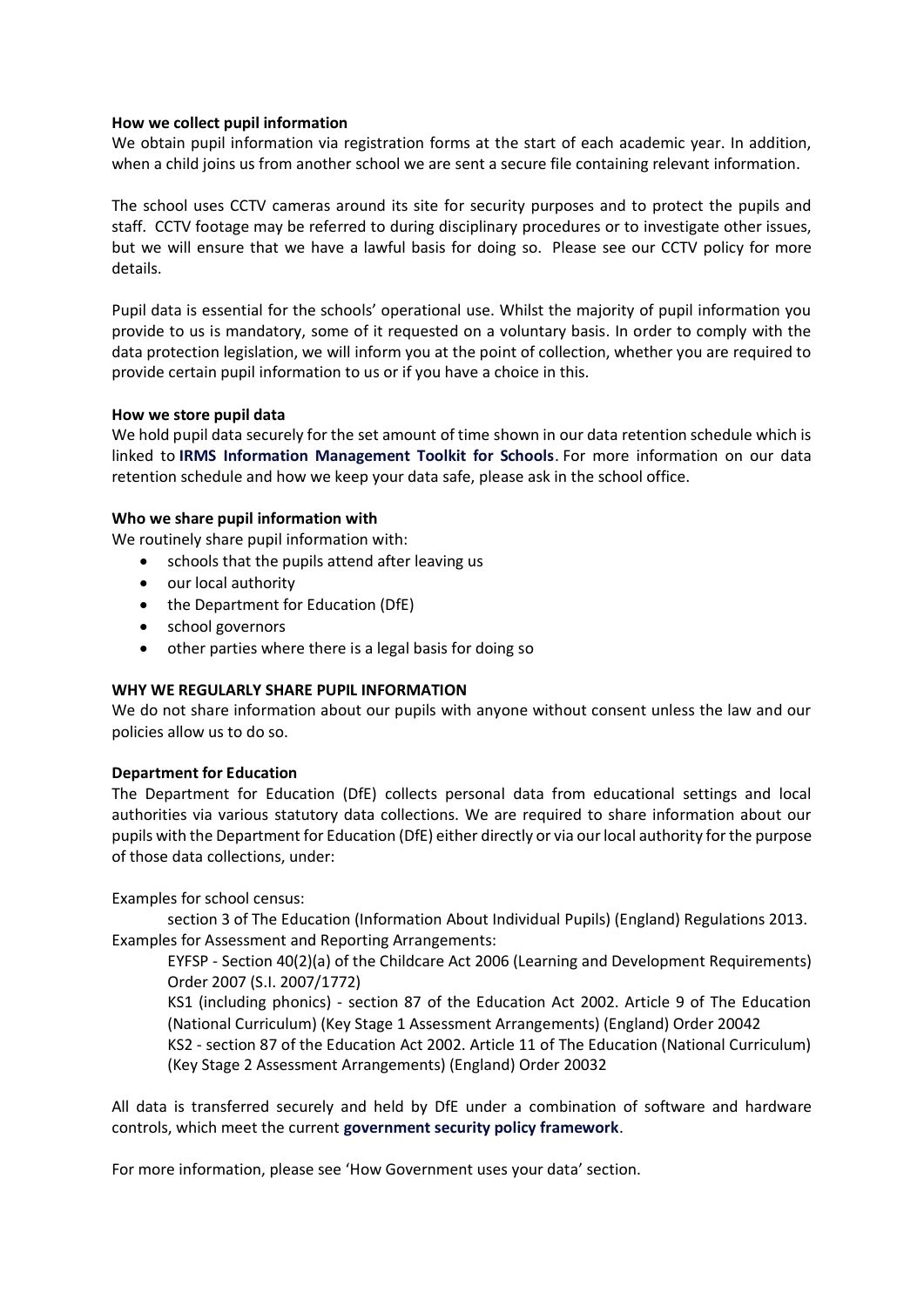## **REQUESTING ACCESS TO YOUR PERSONAL DATA**

Under data protection legislation, parents and pupils have the right to request access to information about them that we hold. To make a request for your personal information, or be given access to your child's educational record, please contact in writing, the Head Teacher: Mr T Williams, outlining your request.

You also have the right to:

- object to processing of personal data that is likely to cause, or is causing, damage or distress
- prevent processing for the purpose of direct marketing
- object to decisions being taken by automated means
- in certain circumstances, have inaccurate personal data rectified, blocked, erased or destroyed; and
- a right to seek redress, either through the ICO, or through the courts

If you have a concern or complaint about the way we are collecting or using your personal data, you should raise your concern with us in the first instance or directly to the Information Commissioner's Office at **<https://ico.org.uk/concerns/>**

## **CONTACT**

If you would like to discuss anything in this privacy notice, please contact: the Head Teacher, Mr T Williams via the school office.

## **HOW GOVERNMENT USES YOUR DATA**

The pupil data that we lawfully share with the DfE through data collections:

- underpins school funding, which is calculated based upon the numbers of children and their characteristics in each school.
- informs 'short term' education policy monitoring and school accountability and intervention (for example, school GCSE results or Pupil Progress measures).
- supports 'longer term' research and monitoring of educational policy (for example how certain subject choices go on to affect education or earnings beyond school)

## **DATA COLLECTION REQUIREMENTS**

To find out more about the data collection requirements placed on us by the Department for Education (for example; via the school census) go to **[https://www.gov.uk/education/data-collection](https://www.gov.uk/education/data-collection-and-censuses-for-schools)[and-censuses-for-schools](https://www.gov.uk/education/data-collection-and-censuses-for-schools)**

## **THE NATIONAL PUPIL DATABASE (NPD)**

Much of the data about pupils in England goes on to be held in the National Pupil Database (NPD).

The NPD is owned and managed by the Department for Education and contains information about pupils in schools in England. It provides invaluable evidence on educational performance to inform independent research, as well as studies commissioned by the Department.

It is held in electronic format for statistical purposes. This information is securely collected from a range of sources including schools, local authorities and awarding bodies.

To find out more about the NPD, go to:

**[https://www.gov.uk/government/publications/national-pupil-database-user-guide-and](https://www.gov.uk/government/publications/national-pupil-database-user-guide-and-supporting-information)[supporting-information](https://www.gov.uk/government/publications/national-pupil-database-user-guide-and-supporting-information)**